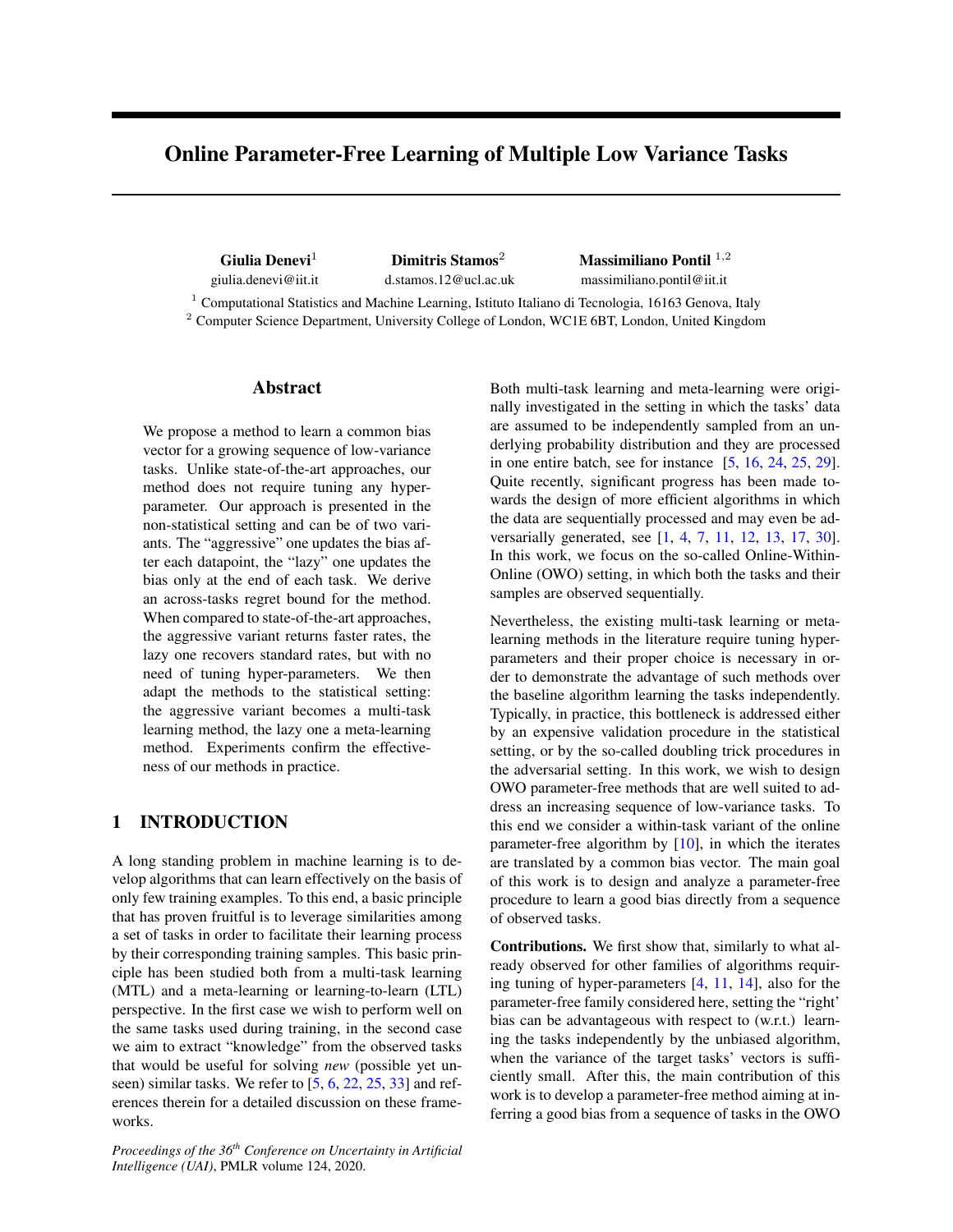framework. The method is originally presented in a nonstatistical setting and it is able to incrementally process a growing sequence of tasks. Our method can be of two variants: an "aggressive" one in which the bias vector is updated after each point, and a "lazy" one, in which the bias' update is performed only at the end of each task training sequence. We then derive an across-tasks regret bound for the proposed method. In the aggressive case the bound enjoys faster rates w.r.t. the state-of-the-art approaches for growing tasks' sequences, while, in the lazy case we recover standard rates, but with no need of hyper-parameters' tuning. Next, we show that both methods and the corresponding bounds can be adapted to the statistical setting. Specifically, the aggressive variant can be converted into a multi-task learning method, whereas the lazy variant can be translated into a metalearning method, generalizing also to new tasks. Finally, we test the performance of our methods in numerical experiments.

Paper Organization. We start from describing our setting and recalling some basics on parameter-free online learning that will be employed throughout this work in Sec. 2 and Sec. 3, respectively. In Sec. 4 we introduce the biased family of within-task algorithms our method is based on. After this, in Sec. 5, we justify our choice, characterizing the settings in which an appropriate choice of the bias can bring advantages over learning the tasks independently. In Sec. 6 we describe the aggressive variant of our method and we show that it is able to infer a "good" bias vector from a sequence of tasks' datasets providing comparable guarantees to the best bias vector in hindsight. In Sec. 7 we describe how the method can be converted into a multi-task method in the statistical setting. The description and the analysis of the lazy variant of the method are postponed to App. D. Finally, in Sec. 8 we test our method in practice and in Sec. 9 we draw our conclusion. The proofs we skipped in the main body are postponed to the appendix.

Previous Work. The idea of inferring a common bias vector shared among a set of low-variance tasks is a wellestablished and simple approach. It was originally investigated in the multi-task learning setting for a finite set of tasks [7, 16, 23]. The success of this approach in this setting motivated its application also to meta-learning, both in batch and online [4, 11, 13, 14, 19, 29] fashion. The problem of inferring a good bias shared among a set of tasks is also closely related to the fine tuning problem (see e.g. [17]), where the goal is to find a good starting point for a specific family of learning algorithms over a set of tasks. All the works mentioned above are innovative in their own aspects, however, they require tuning at least one hyper-parameter. Among them, [19] is perhaps the most careful in this aspect, since it develops methods in which the hyper-parameters are adaptively chosen, but in order to reach this target, the authors require to constrain the weight vectors to a bounded set. This does not solve completely the issue above, since in practice one has still to choose an appropriate set. The critical aspect of designing parameter-free online algorithms has been already pointed out and addressed in the single task setting, see e.g. [27, 28, 32] and references therein. In this work we show how ideas developed in those papers for the single-task setting can be applied to design online multi-task learning and meta-learning methods that are well suited to low-variance sequences of tasks and do not require tuning any hyper-parameter.

### 2 SETTING

In this work, we consider the OWO setting outlined in [4, 14, 19], in which, the learner is asked to tackle a sequence of online supervised tasks.

Each task is associated to an input space  $\mathcal X$  and an output space  $\mathcal Y$ . The learner incrementally receives a sequence of datapoints  $Z = (z_i)_{i=1}^n = (x_i, y_i)_{i=1}^n \in$  $(\mathcal{X} \times \mathcal{Y})^n$  from the task and is asked to make a prediction after each point is observed. Specifically, at each step  $i \in \{1, \ldots, n\}$ : (a) a datapoint  $z_i = (x_i, y_i)$  is observed, (b) the learner incurs the error  $\ell_i(\hat{y}_i)$ , where  $\ell_i(\cdot) = \ell(\cdot, y_i)$  for a loss function  $\ell$  and  $\hat{y}_i$  is the current outcome (prediction) of the algorithm, (c) the algorithm updates its prediction  $\hat{y}_{i+1}$  using the last point it has received. Throughout we let  $\mathcal{X} \subseteq \mathbb{R}^d$ ,  $\mathcal{Y} \subseteq \mathbb{R}$  and we consider algorithms that perform linear predictions of the form  $\hat{y}_i = \langle x_i, w_i \rangle$ , where  $(w_i)_{i=1}^n$  is a sequence of weight vectors updated by the algorithm and  $\langle \cdot, \cdot \rangle$  denotes the standard inner product in  $\mathbb{R}^d$ . This assumption can be relaxed by introducing a feature map on the inputs. The performance of the algorithm is evaluated by looking at the regret of its iterates over the dataset  $Z$ , i.e.

$$
\sum_{i=1}^{n} \ell_i(\langle x_i, w_i \rangle) - \min_{w \in \mathbb{R}^d} \sum_{i=1}^{n} \ell_i(\langle x_i, w \rangle). \tag{1}
$$

The algorithm we will use in our framework is identified by a bias (meta-parameter)  $\theta \in \mathbb{R}^d$  and the aim is to adapt  $\theta$  to a sequence of learning tasks. To this end, we introduce one more algorithm (a meta-algorithm) that updates the bias as the tasks are incrementally observed. We consider two variants of such an algorithm. The first one updates the bias after each point is observed and the second variant updates the bias only at the end of each task's training sequence. As we shall see, the main advantage of the first strategy will be to obtain faster learning bounds. However, when we move to the statistical setting, the first variant can be converted into a multi-task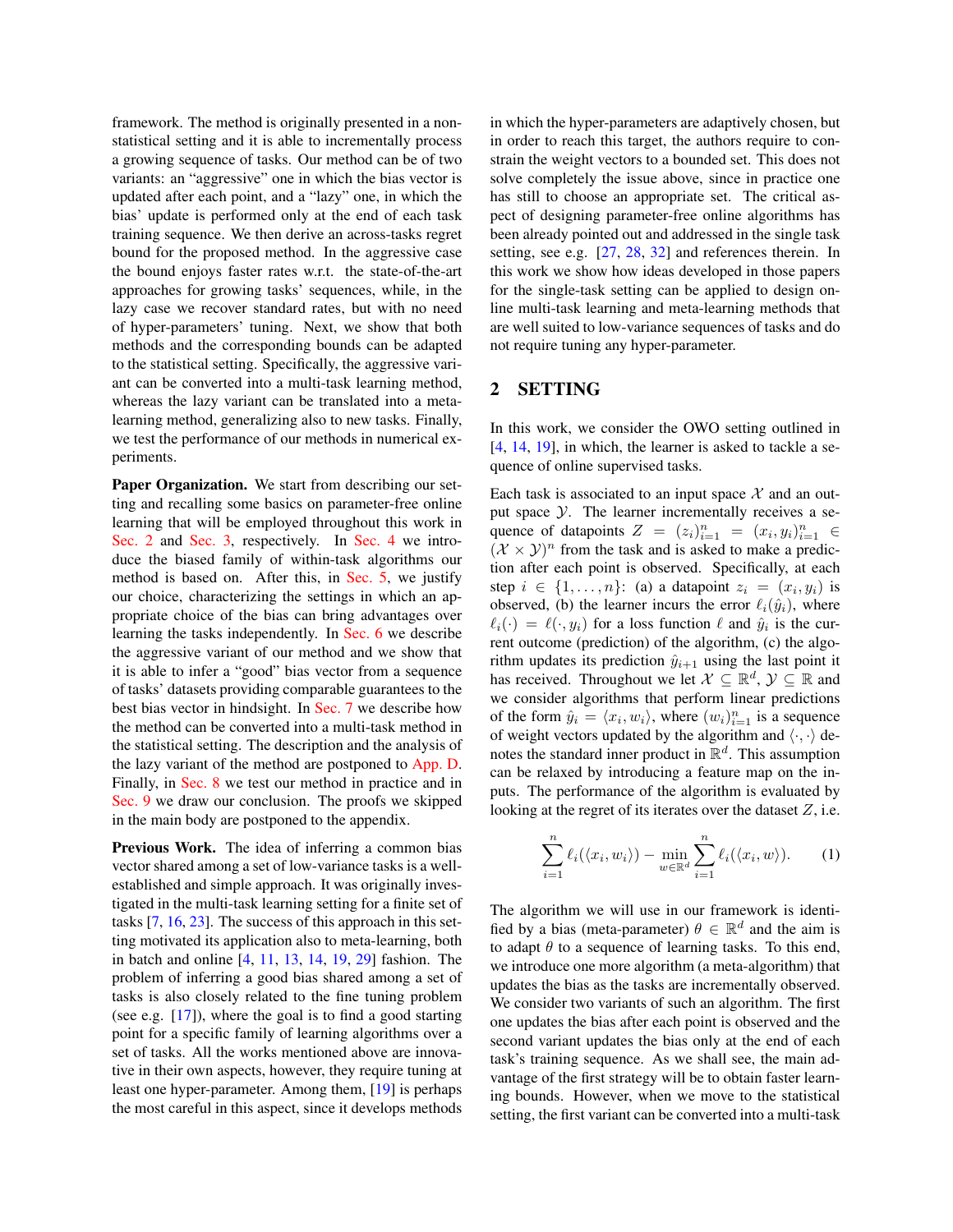Algorithm 1 One-Dimension Coin Betting Algorithm based on Krichevsky-Trofimov (KT) estimator, [28, Alg. 1]

**Input**  $(g_k)_{k=1}^K$ ,  $g_k \in \mathbb{R}$ ,  $|g_k| \leq C$ ,  $\epsilon > 0$ **Initialize**  $b_1 = 0, u_1 = \epsilon, p_1 = b_1u_1$ For  $k = 1, \ldots, K$ Receive  $q_k$ Define  $u_{k+1} = u_k - \frac{1}{C} g_k p_k$ Define  $b_{k+1} = \frac{1}{k} \left( (k-1)b_k - \frac{1}{C} g_k \right)$ Update  $p_{k+1} = b_{k+1}u_{k+1}$ End **Return**  $(p_k)_{k=1}^K$ 

learning method, while, the second into a meta-learning method, able to generalize also across the tasks.

More precisely, denoting by  $T$  the number of tasks, for each task  $t \in \{1, ..., T\}$ , we let  $Z_t = (x_{t,i}, y_{t,i})_{i=1}^n$ be the corresponding data sequence. Throughout this work, we follow the convention adopted in [14] and we use the double subscript notation  $\cdot t_{t,i}$ ", to denote the {outer, inner} task index. While, we use  $k = k(t, i)$  =  $(t-1)n + i \in \{1, \ldots, T_n\}$  to denote the index counting the global number of datapoints received by the algorithm. At each time  $k = k(t, i)$ : (a) the algorithm receives the point  $z_{t,i} = (x_{t,i}, y_{t,i})$ , (b) the algorithm incurs the error  $\ell_{t,i}(\langle x_{t,i}, w_{t,i} \rangle)$ , where  $\ell_{t,i}(\cdot) = \ell(\cdot, y_{t,i})$ and  $w_{t,i}$  is the current within-task iteration, (c) the bias (and consequently, the inner algorithm) is updated in  $\theta_{k+1}$  for the aggressive variant or it is kept frozen to  $\theta_t$ for the lazy variant until the entire task's dataset has been observed, (d) the algorithm performs one updating step by the inner algorithm with the current meta-parameter, returning the predictor vector  $w_{t,i+1}$ . In a very natural way, the performance of the entire procedure above is measured by the regret accumulated across the tasks, i.e.

$$
\sum_{t=1}^T \left( \sum_{i=1}^n \ell_{t,i}(\langle x_{t,i}, w_{t,i} \rangle) - \min_{w_t \in \mathbb{R}^d} \sum_{i=1}^n \ell_{t,i}(\langle x_{t,i}, w_t \rangle) \right).
$$

We conclude this section by introducing the following standard assumption which will be used in the following.

Assumption 1 (Bounded Inputs and Convex Lipschitz Loss). Let  $\ell(\cdot, y)$  *be convex and L-Lipschitz for any*  $y \in \mathbb{R}$ *Y* and let  $\mathcal{X} \subseteq \mathcal{B}(0,R)$ , where, for any center  $c \in \mathbb{R}^d$ *and radius* r > 0*, we have introduced the Euclidean ball*

$$
\mathcal{B}(c,r) = \left\{ v \in \mathbb{R}^d : ||v - c|| \le r \right\}.
$$
 (2)

### 3 PRELIMINARIES

Our method is based on parameter-free online learning. In this section, we briefly recall two well-known

Algorithm 2 Online Projected Subgradient Algorithm, [18, Alg. 6]

| <b>Input</b> $\mathcal{B} \subset \mathbb{R}^d$ , $(g_k)_{k=1}^K$ , $g_k \in \mathbb{R}^d$ , $  g_k   \leq C$ |
|---------------------------------------------------------------------------------------------------------------|
| <b>Initialize</b> $v_1 \in \mathcal{B}$                                                                       |
| For $k = 1, \ldots, K$                                                                                        |
| Receive $q_k$                                                                                                 |
| Define $\gamma_k = \frac{\text{diam}(\mathcal{B})}{C\sqrt{2k}}$                                               |
| Update $v_{k+1} = \text{proj}_{\mathcal{B}}(v_k - \gamma_k g_k)$                                              |
| End                                                                                                           |
| <b>Return</b> $(v_k)_{k=1}^K$                                                                                 |

parameter-free online algorithms: the one-dimension coin betting algorithm in Alg. 1 and the online projected subgradient algorithm in Alg. 2. In the following, we will use these algorithms to build our framework. We note that Alg. 2 does not require tuning any hyper-parameter and Alg. 1 requires choosing just one hyper-parameter (the initial wealth  $\epsilon > 0$ ). However, as we will see in the following, there is a quite wide range in which the choice of such a hyper-parameter does not affect the overall performance of the algorithm. For this reason, both Alg. 1 and Alg. 2 can be considered parameter-free algorithms. We start from describing Alg. 1.

One-Dimension Coin Betting Algorithm. Alg. 1 coincides with the scalar version of the Krichevsky-Trofimov (KT) algorithm described in [28, Alg. 1]. The algorithm takes in input an initial wealth  $\epsilon > 0$ . At each iteration k, the algorithm receives a value  $q_k \in \mathbb{R}$  with absolute value  $|g_k| \leq C$  for some  $C > 0$ , it updates a betting fraction  $b \in \mathbb{R}$  and a wealth  $u \in \mathbb{R}$  and, then, it multiplies them together to update the global iteration  $p = bu$ . The linear regret of Alg. 1 can be bounded as described in the following proposition.

Proposition 1 (Regret Bound for Alg. 1, [28, Cor. 5]). The iterations  $(p_k)_{k=1}^K$  returned by Alg. 1 satisfy the fol*lowing linear regret bound w.r.t. a competitor scalar*  $p \in \mathbb{R}$ 

$$
\sum_{k=1}^{K} g_k (p_k - p) \le C \left[ \epsilon + \Phi \left( \epsilon^{-1} |p| K \right) |p| \sqrt{K} \right] \tag{3}
$$

*where, for any*  $a \in \mathbb{R}$ *, we have introduced the function*  $\Phi(a) = \sqrt{\log(1 + 24a^2)}.$ 

As we can see from the bound above, the dependency of the bound on the hyper-parameter  $\epsilon$  is not problematic; the bound on the hyper-parameter  $\epsilon$  is not problematic;<br>any value in [1,  $\sqrt{K}$ ] does not affect the  $\sqrt{K}$  rate. We now recall the main properties of Alg. 2.

Projected Online Subgradient Algorithm. Alg. 2 coincides with [18, Alg. 6]. The algorithm takes in input a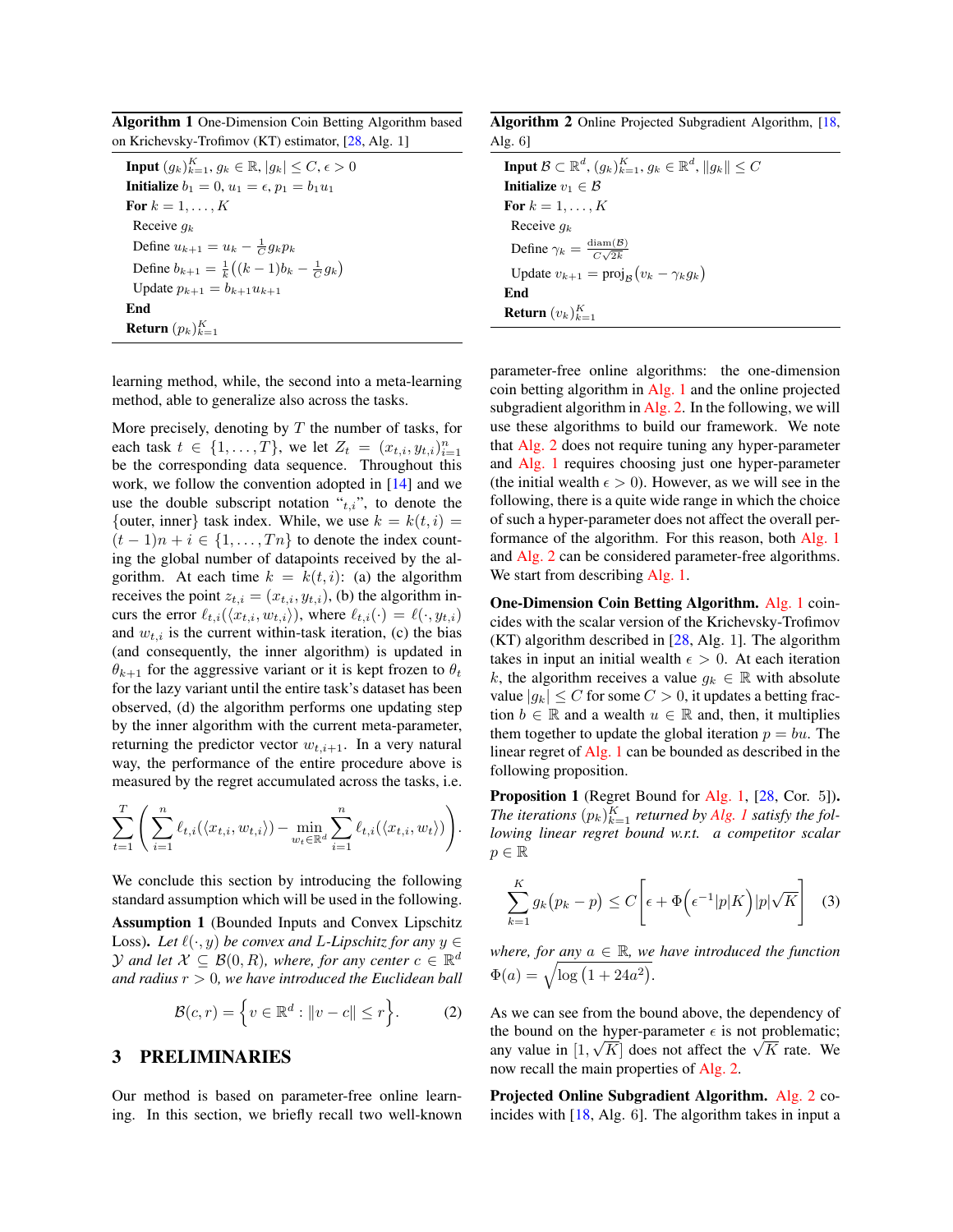convex, closed and non-empty set  $\mathcal{B} \subset \mathbb{R}^d$  with diameter

$$
diam(\mathcal{B}) = \sup_{v,v' \in \mathcal{B}} ||v - v'||. \tag{4}
$$

At each iteration k, the algorithm receives a vector  $q_k \in$  $\mathbb{R}^d$  with norm  $||g_k|| \leq C$  for some  $C > 0$ , it performs a descent step along this vector with an appropriate length and, then, it projects the resulting vector on the set  $B$ . The linear regret of Alg. 2 can be bounded as described in the following proposition.

Proposition 2 (Regret Bound for Alg. 2, [18, Thm. 3.1]). The iterations  $(v_k)_{k=1}^K$  returned by Alg. 2 satisfy the fol*lowing linear regret bound w.r.t. a competitor vector*  $v \in \mathcal{B}$ 

$$
\sum_{k=1}^{K} \langle g_k, v_k - v \rangle \le C\sqrt{2} \operatorname{diam}(\mathcal{B}) \sqrt{K}.
$$
 (5)

We now have all the ingredients necessary to introduce the family of within-task algorithms.

# 4 BIASED PARAMETER-FREE ONLINE ALGORITHM

In this section, we consider a family of within-task algorithms parametrized by a bias vector  $\theta \in \mathbb{R}^d$ . The idea of introducing a bias is a well-established approach in the multi-task learning and meta-learning literature, see e.g. [4, 7, 11, 13, 14, 16, 19, 23, 29]. However, a key novel aspect of our work is to focus on a family of parameterfree algorithms – we are not aware of previous work dealing with a similar framework within the multi-task learning or meta-learning literature. Such a choice allows us to avoid expensive validation procedures which are not even allowed in the so-called 'adversarial setting', where the learner is asked to make predictions on the fly, after observing data only once. Specifically, the algorithm we choose is reported in Alg. 3 and it coincides with a variant of the online parameter-free [10, Alg. 2] in which we add a translation w.r.t. a bias vector  $\theta \in \mathbb{R}^d$ , which is specified in advanced to the algorithm.

Similarly to the discussion in [10], the motivation behind the algorithm comes from the following simple observation. For a fixed bias vector  $\theta \in \mathbb{R}^d$ , we can always rewrite any vector  $w \in \mathbb{R}^d$  w.r.t. the coordinate system centered in  $\theta$ :

$$
w = pv + \theta \tag{6}
$$

where

$$
p = \|w - \theta\| \in \mathbb{R} \qquad v = \frac{w - \theta}{\|w - \theta\|} \in \mathcal{B}(0, 1). \tag{7}
$$

Alg. 3 receives in input the bias vector  $\theta \in \mathbb{R}^d$  and, exploiting the decomposition above, it uses the datapoints Algorithm 3 Parameter-Free Algorithm with Fixed Bias, Biased Version of [10, Alg. 2]

**Input**  $\theta \in \mathbb{R}^d$ ,  $Z = (z_i)_{i=1}^n = (x_i, y_i)_{i=1}^n$ ,  $e > 0$ , L and R as in Asm. 1 **Initialize**  $b_1 = 0, u_1 = e, p_1 = b_1u_1, v_1 = 0 \in \mathcal{B}(0, 1)$ For  $i=1,\ldots,n$ 1. Vector update  $w_i = p_i v_i + \theta$ 2a. Receive the datapoint  $z_i = (x_i, y_i)$ 2b. Compute  $g_i = s_i x_i, s_i \in \partial \ell_i(\langle x_i, w_i \rangle) \in \mathbb{R}$ 3a. Define  $\gamma_i = \frac{1}{LR}\sqrt{\frac{2}{i}}$ 3b. Direction update  $v_{i+1} = \text{proj}_{\mathcal{B}(0,1)}(v_i - \gamma_i g_i)$ 4a. Define  $u_{i+1} = u_i - \frac{1}{RL} \langle g_i, v_i \rangle p_i$ 4b. Define  $b_{i+1} = \frac{1}{i} \left( (i-1)b_i - \frac{1}{RL} \langle g_i, v_i \rangle \right)$ 4c. Magnitude update  $p_{i+1} = b_{i+1}u_{i+1}$ End Return  $(w_i)_{i=1}^n$ 

 $Z = (z_i)_{i=1}^n = (x_i, y_i)_{i=1}^n$  it receives, in order to incrementally learn

- the direction  $v \in \mathcal{B}(0, 1)$  of the vector  $w \theta$  by applying Alg. 2 on the ball  $\mathcal{B}(0, 1)$  to the subgradient vectors  $(g_i)_{i=1}^n$ , where  $g_i \in \partial \ell_i(\langle x_i, \cdot \rangle)(w_i)$ , with  $w_i$  the current global vector returned by the algorithm (steps  $3a-b$ ),
- the magnitude p of the vector  $w \theta$  by applying Alg. 1 to the scalars  $(\langle g_i, v_i \rangle)_{i=1}^n$ , with  $v_i$  the current direction w.r.t. the bias vector  $\theta$  (steps 4*a-c*).

We remark that, in order to update the magnitude  $p$ , differently from Alg. 3 in which we use the KT algorithm in Alg. 1, the authors in  $[10, Alg. 2]$  use a more sophisticate coin betting algorithm based on online Newton step, see [10, Alg. 1]. This allows them to get more refined regret bounds, which can bring an advantage for instance in the smooth setting. In this work, we employ a simplified version of the algorithm for the theoretical analysis, since the derived regret bounds are simpler and, at the same time, such a simplification does not affect the main message we want to convey.

In the following result we report a regret bound for Alg. 3. We make no claim of originality in the proof of the above result, which is a simple adaptation of the proof technique of [10, Thm. 2], adding the translation w.r.t. the bias and changing the coin betting algorithm to estimate the magnitude, as explained above. We provide below the main ideas used in the proof of the statement because they will be used also in the following. The full proof is reported in App. A for completeness.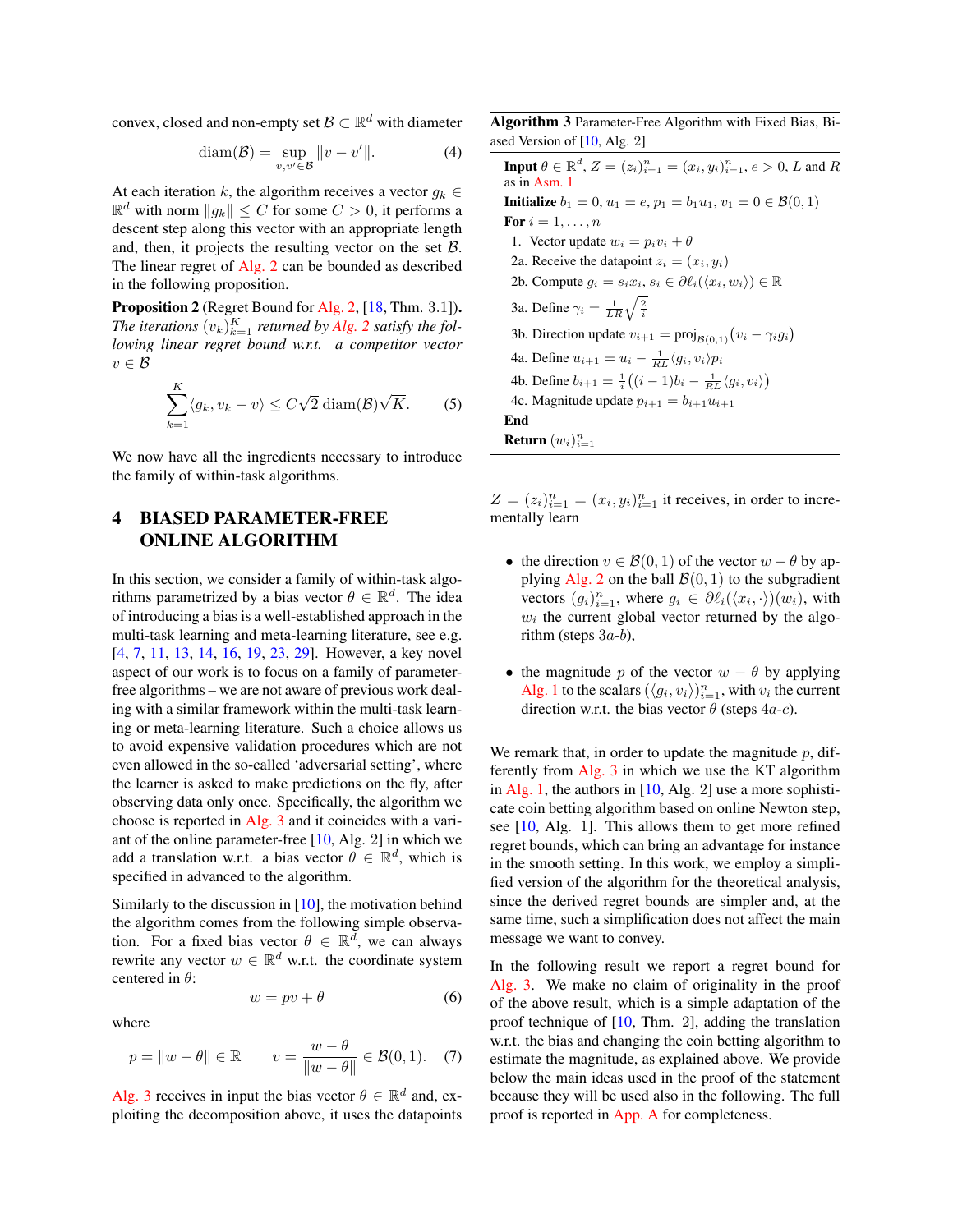Proposition 3 (Single-Task Regret Bound for Alg. 3, Adaptation of [10, Thm. 2]). *Let Asm. 1 hold and let*  $(w_i)_{i=1}^n$  be the iterates generated by Alg. 3 with bias  $\theta \in \mathbb{R}^d$ . Then, for any  $w \in \mathbb{R}^d$ ,

$$
\sum_{i=1}^{n} \ell_i(\langle x_i, w_i \rangle) - \ell_i(\langle x_i, w \rangle) \le \sum_{i=1}^{n} \langle g_i, w_i - w \rangle
$$
  

$$
\le RL \left[ e + \left( 2\sqrt{2} + \Phi \left( e^{-1} ||w - \theta||n \right) \right) ||w - \theta||\sqrt{n} \right]
$$

*where,*  $\Phi(\cdot)$  *is defined as in Prop. 1.* 

Proof Sketch. While the first inequality follows by the convexity of the loss function (see Asm. 1) and the definition of the subgradients  $(g_i)_{i=1}^n$ , the proof of the second inequality is essentially based on the magnitudedirection decomposition used in the algorithm and explained above. Specifically, by definition of the  $w_i$  in Alg. 3 and the rewriting of  $w \in \mathbb{R}^d$  as in Eq. (6)–Eq. (7), one can show that the linear regret can be bounded by the sum of two terms,

$$
\sum_{i=1}^{n} \langle g_i, w_i - w \rangle \le R(p) + pR(v), \tag{8}
$$

where,  $p$  and  $v$  are defined in Eq. (7) and

$$
R(p) = \sum_{i=1}^{n} \langle g_i, v_i \rangle (p_i - p) \quad R(v) = \sum_{i=1}^{n} \langle g_i, v_i - v \rangle
$$

coincide, respectively, with the regret of the magnitudes  $(p_i)_{i=1}^n$  generated by Alg. 1 and the regret of the directions  $(v_i)_{i=1}^n$  generated by Alg. 2. The statement then follows from exploiting Asm. 1 in order to bound the two terms by Prop. 1 and Prop. 2, respectively.

As observed in [10], the leading term in the bound above is equivalent – up to the logarithmic factor contained in the term  $\Phi(e^{-1}||w-\theta||n)$  – to the optimal bound  $\mathcal{O}(\Vert w-\theta\Vert n)$  $\theta \Vert \sqrt{n}$  one would get by using a translated version of online subgradient algorithm

$$
w_1 = 0 \in \mathbb{R}^d \quad w_i = w_{i-1} - \gamma g_{i-1} + \theta \quad i \ge 2, \tag{9}
$$

with oracle-tuning of the step-size  $\gamma > 0$  requiring knowledge of the target vector's magnitude  $\|w - \theta\|$  in hindsight. Moreover, since the bound matches available lower-bounds, such additional logarithmic terms are unavoidable and they represent the price we pay by estimating the magnitude from the data. We also notice that, by induction argument it is easy to show that the translated iteration in Eq. (9) coincides with standard (untranslated) online subgradient algorithm with initial point  $\theta$ . As a consequence, Alg. 3 can be also interpreted as a parameter-free variant of the standard family used in fine tuning meta-learning [17].

#### 5 MOTIVATION FOR THE BIAS

In this section, we study the advantage of using an appropriate bias term in Alg. 3. Specifically, we study the performance obtained by applying Alg. 3 with the same bias vector  $\theta$  over a sequence of T datasets  $\mathbf{Z} = (Z_t)_{t=1}^T$ ,  $Z_t = (z_{t,i})_{i=1}^n = (x_{t,i}, y_{t,i})_{i=1}^n$  deriving from T different tasks w.r.t. a sequence of target vectors  $(w_t)_{t=1}^T$ associated to the tasks. We are implicitly parametrizing the vector associated to each task as in Eq.  $(6)$ –Eq.  $(7)$ , according to the same bias vector  $\theta \in \mathbb{R}^d$ :

$$
w_t = p_t v_t + \theta \tag{10}
$$

$$
p_t = ||w_t - \theta|| \in \mathbb{R}
$$
  $v_t = \frac{w_t - \theta}{||w_t - \theta||} \in \mathcal{B}(0, 1).$  (11)

This situation is analyzed below.

Corollary 4 (Across-Tasks Regret Bound for Alg. 3). Let Asm. 1 hold. Consider T datasets  $\mathbf{Z} = (Z_t)_{t=1}^T$ ,  $Z_t = (z_{t,i})_{i=1}^n = (x_{t,i}, y_{t,i})_{i=1}^n$  deriving from T differ*ent tasks. For any task*  $t = 1, \ldots, T$ , *let*  $(w_{t,i})_{i=1}^n$  *be the iterates generated by Alg. 3 over the dataset*  $Z_t$  *with bias*  $\theta$ *. Then, for any sequence*  $(w_t)_{t=1}^T$ *,*  $w_t \in \mathbb{R}^d$ *,* 

$$
\sum_{t=1}^{T} \sum_{i=1}^{n} \ell_{t,i}(\langle x_{t,i}, w_{t,i} \rangle) - \ell_{t,i}(\langle x_{t,i}, w_t \rangle)
$$
\n
$$
\leq \sum_{t=1}^{T} \sum_{i=1}^{n} \langle g_{t,i}, w_{t,i} - w_t \rangle
$$
\n
$$
\leq R L \left[ eT + \left( 2\sqrt{2} \text{Var}(\theta) + \widehat{\text{Var}}(\theta) \right) \sqrt{n} T \right] \tag{12}
$$

*where*

$$
Var(\theta) = \frac{1}{T} \sum_{t=1}^{T} ||w_t - \theta||,
$$
 (13)

$$
\widehat{\text{Var}}(\theta) = \frac{1}{T} \sum_{t=1}^{T} \Phi\left(e^{-1} \|w_t - \theta\| \right) \|w_t - \theta\| \quad (14)
$$

*and the function*  $\Phi(\cdot)$  *is defined in Prop. 1.* 

Proof. The statement directly derives from summing over the datasets the regret bound in Prop. 3.

Even though the quantity in Eq.  $(13)$  does not coincide with the variance of the target vectors  $(w_t)_{t=1}^T$  w.r.t. the bias  $\theta$ , with some abuse of notation, we are denoting such a quantity by  $\text{Var}(\theta)$ . To be precise, Eq. (13) represents a lower-bound for the variance, indeed, by Jensen's inequality we have that  $\text{Var}(\theta) \leq \sqrt{\frac{1}{T} \sum_{t=1}^{T} ||w_t - \theta||^2}$ . We observe that, when the logarithmic term is negligible (i.e.  $\phi(e^{-1}||w_t - \theta||n) \approx 1$ ) for any task  $t \in \{1, ..., T\}$ ,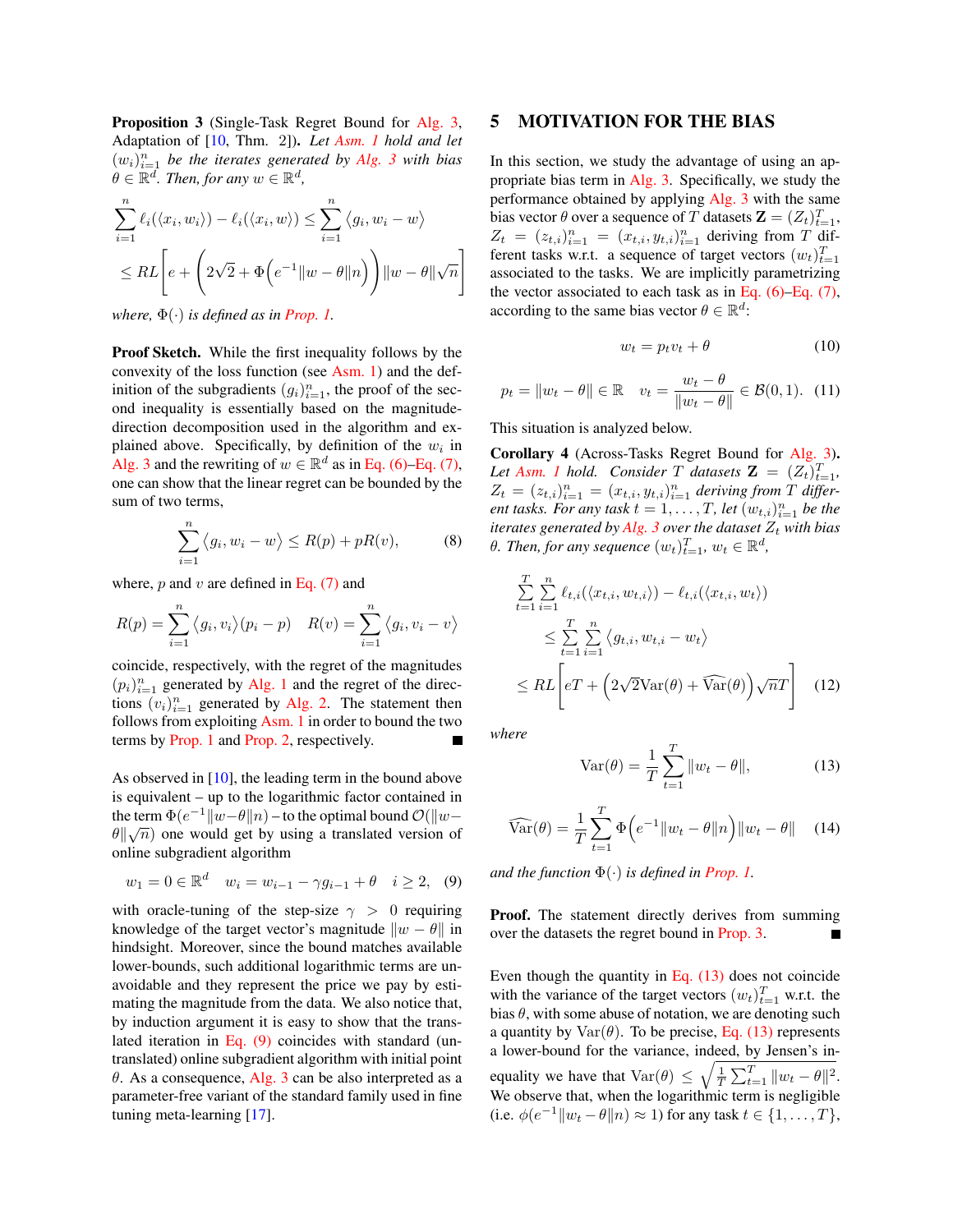then  $\widehat{\text{Var}}(\theta) \approx \text{Var}(\theta)$ . As a consequence, in such a case, the leading term in the bound above is proportional to

$$
\mathcal{O}\Big(\text{Var}(\theta)\sqrt{n}T\Big). \tag{15}
$$

The conclusion we get from the bound above is exactly in line with previous literature addressing the same problem, but by means of methods requiring the tuning of at least one hyper-parameter, see e.g. [4, 11, 14, 19]. Specifically, the bound above suggests that the optimal choice for the bias  $\theta$  in Alg. 3 is the one minimizing the variance of the target vectors  $(w_t)_{t=1}^T$ , namely, their empirical average:

$$
\underset{\theta \in \mathbb{R}^d}{\text{argmin}} \sqrt{\frac{1}{T} \sum_{t=1}^T \|w_t - \theta\|^2} = \frac{1}{T} \sum_{t=1}^T w_t. \tag{16}
$$

Moreover, our analysis confirms the conclusion in [4, 11, 14, 19]: the advantage of using such an optimal bias w.r.t. the unbiased case (corresponding to solving the tasks independently) is significant when the variance of the tasks' target vectors is much smaller than their second moment.

# 6 LEARNING THE BIAS

Motivated by the conclusion in the previous section, we now propose and analyze a parameter-free method to infer a good bias vector shared across the tasks from an increasing sequence of T datasets  $\mathbf{Z} = (Z_t)_{t=1}^T$ ,  $Z_t = (z_{t,i})_{i=1}^n = (x_{t,i}, y_{t,i})_{i=1}^n$ . The method is reported in Alg. 4 and it updates the bias vector  $\theta$  after each point. This characteristic inspires us to refer to Alg. 4 as 'aggressive', in order to distinguish it from the 'lazy' version reported in Alg. 5 in App. D, where, the bias vector is updated only at the end of each task.

The idea motivating the design of our method is similar to the idea in Sec. 5 of parametrizing the vector associated to each task as in Eq.  $(10)$ –Eq.  $(11)$ , according to a common bias vector  $\theta \in \mathbb{R}^d$ . But, now, we also parametrize the bias vector  $\theta$  w.r.t. the zero-centered coordinate system:

$$
\theta = PV \tag{17}
$$

$$
P = \|\theta\| \in \mathbb{R} \qquad V = \frac{\theta}{\|\theta\|} \in \mathcal{B}(0, 1). \tag{18}
$$

Alg. 4 exploits the *joint* parametrization above and it uses the datasets Z it receives, in order to incrementally learn

• (for any task t) the direction  $v_t \in \mathcal{B}(0,1)$  of the vector  $w_t - \theta$  by applying Alg. 2 on the ball  $\mathcal{B}(0, 1)$ to the subgradient vectors  $(g_{t,i})_{i=1}^n$ , where  $g_{t,i} \in$  $\partial \ell_{t,i}(\langle x_{t,i}, \cdot \rangle)(w_{t,i})$ , with  $w_{t,i}$  the current withintask iteration returned by the algorithm (steps  $3a-b$ ), Algorithm 4 Parameter-Free Algorithm with Bias Inferred from Data, Aggressive Version

**Input Z** =  $(Z_t)_{t=1}^T$ ,  $Z_t = (z_{t,i})_{i=1}^n = (x_{t,i}, y_{t,i})_{i=1}^n$ ,  $e >$  $0, E > 0, L$  and R as in Asm. 1 **Initialize**  $B_1 = 0, U_1 = E, P_1 = B_1U_1, V_1 = 0 \in \mathcal{B}(0, 1)$ For  $t = 1, \ldots, T$ Set  $b_{t,1} = 0$ ,  $u_{t,1} = e$ ,  $p_{t,1} = b_{t,1}u_{t,1}$ ,  $v_{t,1} = 0 \in \mathcal{B}(0,1)$ For  $i = 1, \ldots, n$ 0. Define  $k = k(t, i) = (t - 1)n + i$ 1. Meta-vector update  $\theta_k = P_k V_k$ 1. Within-vector update  $w_{t,i} = p_{t,i}v_{t,i} + \theta_k$ 2a. Receive the datapoint  $z_{t,i} = (x_{t,i}, y_{t,i})$ 2b. Compute  $g_{t,i} = s_{t,i} x_{t,i}, s_{t,i} \in \partial \ell_{t,i}(\langle x_{t,i}, w_{t,i} \rangle)$ 3A. Define  $\eta_k = \frac{1}{LR}\sqrt{\frac{2}{k}}$ 3B. Define  $V_{k+1} = \text{proj}_{\mathcal{B}(0,1)} (V_k - \eta_k g_{t,i})$ 3a. Define  $\gamma_{t,i} = \frac{1}{LR}\sqrt{\frac{2}{i}}$ 3b. Update  $v_{t,i+1} = \text{proj}_{\mathcal{B}(0,1)}(v_{t,i} - \gamma_{t,i}g_{t,i})$ 4A. Define  $U_{k+1} = U_k - \frac{1}{RL} \langle g_{t,i}, V_k \rangle P_k$ 4B. Define  $B_{k+1} = \frac{1}{k} ((k-1)B_k - \frac{1}{RL} \langle g_{t,i}, V_k \rangle)$ 4C. Update  $P_{k+1} = B_{k+1}U_{k+1}$ 4a. Define  $u_{t,i+1} = u_{t,i} - \frac{1}{RL} \langle g_{t,i}, v_{t,i} \rangle p_{t,i}$ 4b. Define  $b_{t,i+1} = \frac{1}{i} ((i-1)b_{t,i} - \frac{1}{RL} \langle g_{t,i}, v_{t,i} \rangle)$ 4c. Update  $p_{t,i+1} = b_{t,i+1}u_{t,i+1}$ End End **Return**  $(w_{t,i})_{t=1,i=1}^{T,n}$  and  $(\theta_k)_{k=1}^{Tn}$ 

- (for any task t) the magnitude  $p_t$  of the vector  $w_t-\theta$ , by applying Alg. 1 to the scalars  $(\langle g_{t,i}, v_{t,i} \rangle)_{i=1}^n$ , with  $v_{t,i}$  the current within-task direction w.r.t. the current bias vector  $\theta_{k(t,i)}$  estimated by the algorithm and  $k(t, i) = (t - 1)n + i$  the total number of points seen up to that moment (steps  $4a-c$ ),
- the direction  $V \in \mathcal{B}(0, 1)$  of the vector  $\theta$ , by applying Alg. 2 on the ball  $\mathcal{B}(0, 1)$  to the vectors  $(g_{t,i})_{t,i=1}^{T,n}$  (steps 3A-B),
- the magnitude P of the vector  $\theta$ , by applying Alg. 1 to the scalars  $(\langle g_{t,i}, V_{k(t,i)} \rangle)_{t=1,i=1}^{T,n}$ , with  $V_{k(t,i)}$  the current meta-direction estimated by the algorithm (steps  $4A-C$ ).

The performance of Alg. 4 is analyzed in the following theorem in which we give an across-tasks regret bound for the method. The complete proof of the statement is reported in App. B.

Theorem 5 (Across-Tasks Regret Bound for Alg. 4). Let Asm. 1 hold. Consider T datasets  $\mathbf{Z} = (Z_t)_{t=1}^T$ ,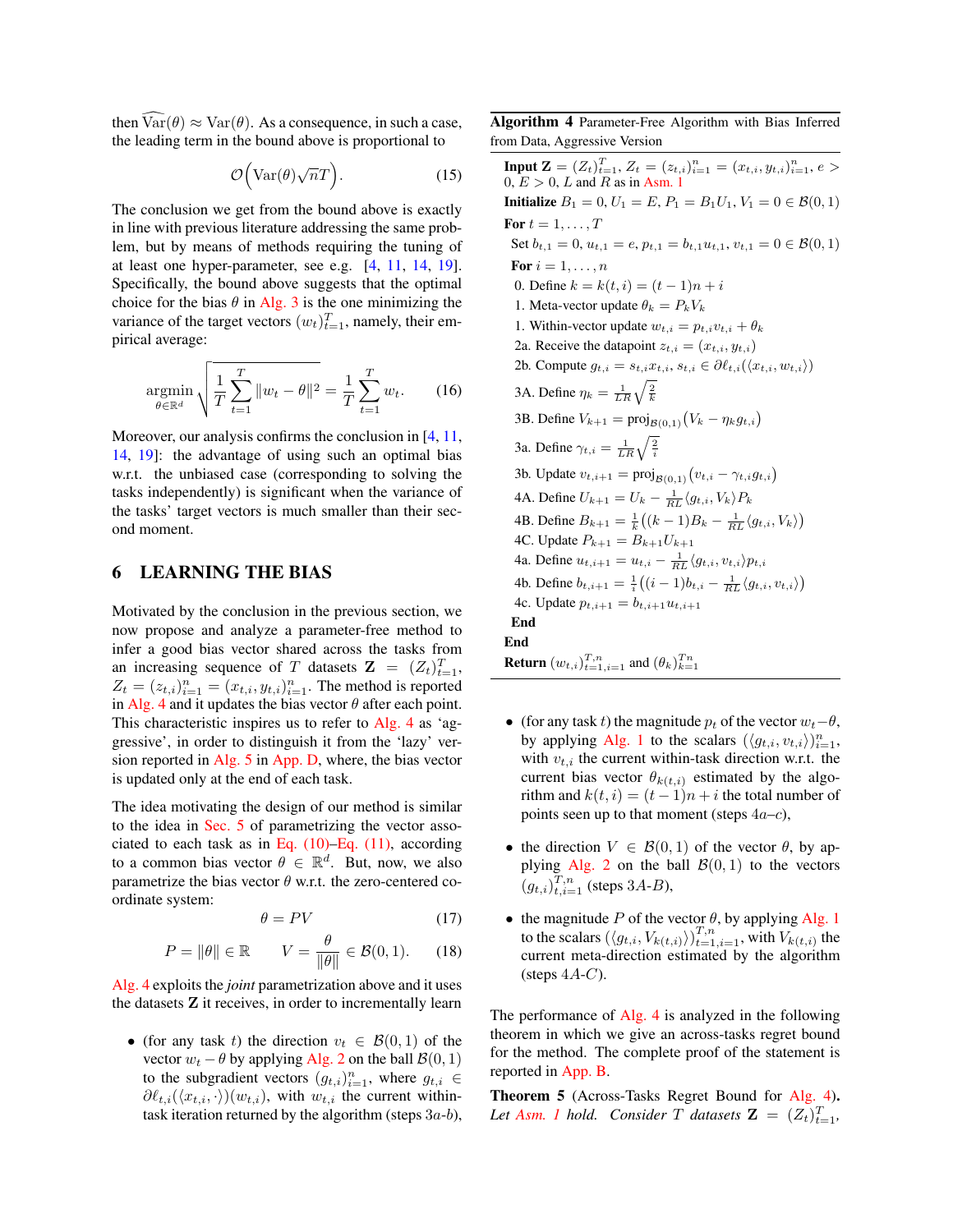$Z_t = (z_{t,i})_{i=1}^n = (x_{t,i}, y_{t,i})_{i=1}^n$  deriving from T different tasks. Let  $(w_{t,i})_{t=1,i=1}^{T,n}$  be the iterates generated by *Alg. 4 over these datasets* Z*. Then, for any sequence*  $(w_t)_{t=1}^T$ ,  $w_t \in \mathbb{R}^d$  and any  $\theta \in \mathbb{R}^d$ ,

$$
\sum_{t=1}^{T} \sum_{i=1}^{n} \ell_{t,i}(\langle x_{t,i}, w_{t,i} \rangle) - \ell_{t,i}(\langle x_{t,i}, w_t \rangle)
$$
  

$$
\leq \sum_{t=1}^{T} \sum_{i=1}^{n} \langle g_{t,i}, w_{t,i} - w_t \rangle \leq A + B,
$$
 (19)

*where, A is the term in Cor. 4 with*  $\theta$ *,* 

$$
B = RL \left[ E + \left( 2\sqrt{2} + \Phi \left( E^{-1} \|\theta\| nT \right) \right) \|\theta\| \sqrt{nT} \right]
$$

*and*  $\Phi(\cdot)$  *is defined as in Prop. 1.* 

Proof Sketch. While the first inequality is due to the convexity of the loss function (see Asm. 1) and the definition of the subgradients  $(g_{t,i})_{t=1,i=1}^{T,n}$ , the proof of the second inequality is based, also in this case, on the joint magnitude-direction decomposition motivating the design of the algorithm and explained above. Specifically, by definition of  $w_{t,i}$  and  $\theta_k$  in Alg. 4 and the rewriting of  $\theta$  as in Eq. (17)–Eq. (18) and  $w_t$  as in Eq. (10)–Eq. (11), one can show that the linear regret can be bounded by four contributions as follows:

$$
\sum_{t=1}^{T} \sum_{i=1}^{n} \langle g_{t,i}, w_{t,i} - w_t \rangle \leq \sum_{t=1}^{T} \left( R_t(p_t) + p_t R_t(v_t) \right) + R(P) + PR(V),
$$

where,  $p_t$  and  $v_t$  as in Eq. (11), P and V as in Eq. (18),

$$
R_t(p_t) = \sum_{i=1}^n \langle g_{t,i}, v_{t,i} \rangle (p_{t,i} - p_t) \tag{20}
$$

$$
R_t(v_t) = \sum_{i=1}^n \langle g_{t,i}, v_{t,i} - v_t \rangle \tag{21}
$$

$$
R(P) = \sum_{t=1}^{T} \sum_{i=1}^{n} \langle g_{t,i}, V_{k(t,i)} \rangle (P_{k(t,i)} - P)
$$
 (22)

$$
R(V) = \sum_{t=1}^{T} \sum_{i=1}^{n} \langle g_{t,i}, V_{k(t,i)} - V \rangle
$$
 (23)

coincide, respectively, with the within-task regret of the magnitudes  $(p_{t,i})_{i=1}^n$  generated by Alg. 1 on the task t, the within-task regret of the directions  $(v_{t,i})_{i=1}^n$  generated by Alg. 2 on the task  $t$ , the meta-regret of the magnitudes  $(P_k)_{k=1}^K$  generated by Alg. 1 and the meta-regret of the directions  $(V_k)_{k=1}^K$  generated by Alg. 2. The statement derives from exploiting Asm. 1 in order to bound the four terms by Prop. 1 or Prop. 2, accordingly.  $\blacksquare$  We note that the bound in Thm. 5 is composed of two main terms: while the term A coincides with the bound in Cor. 4 for the use of a pre-fixed bias  $\theta$  across all the tasks, the term  $B$  captures the price we pay to estimate the bias from data. Notice that this additional term goes as  $\mathcal{O}(\sqrt{nT})$  and, as a consequence, it is negligible when added to the first term going as  $\mathcal{O}(\sqrt{n})$ . In particular, specifying the bound in Thm. 5 to the bias  $\theta$  in Eq. (16) (the average of the target tasks' weight vectors), we can conclude that our method is able to match the performance of this best bias in hindsight, when the number of tasks is sufficiently large. On the other hand, by taking  $\theta = 0 \in \mathbb{R}^d$  in Thm. 5, we retrieve the bound in Cor. 4 for independent task learning (ITL). Hence, in the worst-case scenario of no low-variance tasks, our method performs, at least, as ITL, without negative transfer effect. We also observe that the additional term due to the estimation of the bias from the data is faster in comparison to the additional term going as  $\mathcal{O}(n\sqrt{T})$  paid in benchmark works for growing tasks' sequences requiring hyper-parameter tuning, such as [14]. This is essentially due to the fact that in our method we are updating the bias more frequently: after each point (hence  $nT$  updates) instead of only at the end of each task (hence  $T$  updates) as done in [14]. We finally notice that the bound in Thm. 5 present a similar rate to the mistakes' bound in [7, Cor. 4] for a Perceptron-based algorithm. However, the method in [7] works only for finite sequences of tasks and, again, it requires hyper-parameter tuning.

### 7 STATISTICAL MTL SETTING

In this section we show how Alg. 4 can be adapted to a multi-task learning statistical setting. Specifically, following the framework outlined in [6], we assume that, for any  $t \in \{1, \ldots, T\}$ , the within-task dataset  $Z_t$  is an independently identically distributed (i.i.d.) sample from a distribution (task)  $\mu_t$ .

In this case, for any task  $t \in \{1, \ldots, T\}$ , we consider the estimator  $\bar{w}_t = \frac{1}{n} \sum_{i=1}^n w_{t,i}$  given by the average of the iterations computed by Alg. 4 associated to the task  $t$ . We wish to study the performance of such estimators. Formally, for any task  $\mu_t$ , we require that the corresponding true risk  $\mathcal{R}_{\mu_t}(w) = \mathbb{E}_{(x,y)\sim\mu_t} \ell(\langle x, w \rangle, y)$  admits minimizers over the entire space  $\mathbb{R}^d$  and we denote by  $w_{\mu_t}$  the minimum norm one. With these ingredients, we introduce the multi-task oracle  $\mathcal{E}_{\text{MTL}}^* = \frac{1}{T} \sum_{t=1}^T \mathcal{R}_{\mu_t}(w_{\mu_t}),$ and, introducing the *average multi-task risk* of the estimators  $(\bar{w}_t)_{t=1}^T$ :

$$
\mathcal{E}_{\text{MTL}}\big((\bar{w}_t)_{t=1}^T\big) = \frac{1}{T} \sum_{t=1}^T \mathcal{R}_{\mu_t}(\bar{w}_t),\tag{24}
$$

we give a bound on it w.r.t. the oracle  $\mathcal{E}_{\text{MTL}}^*$ . This is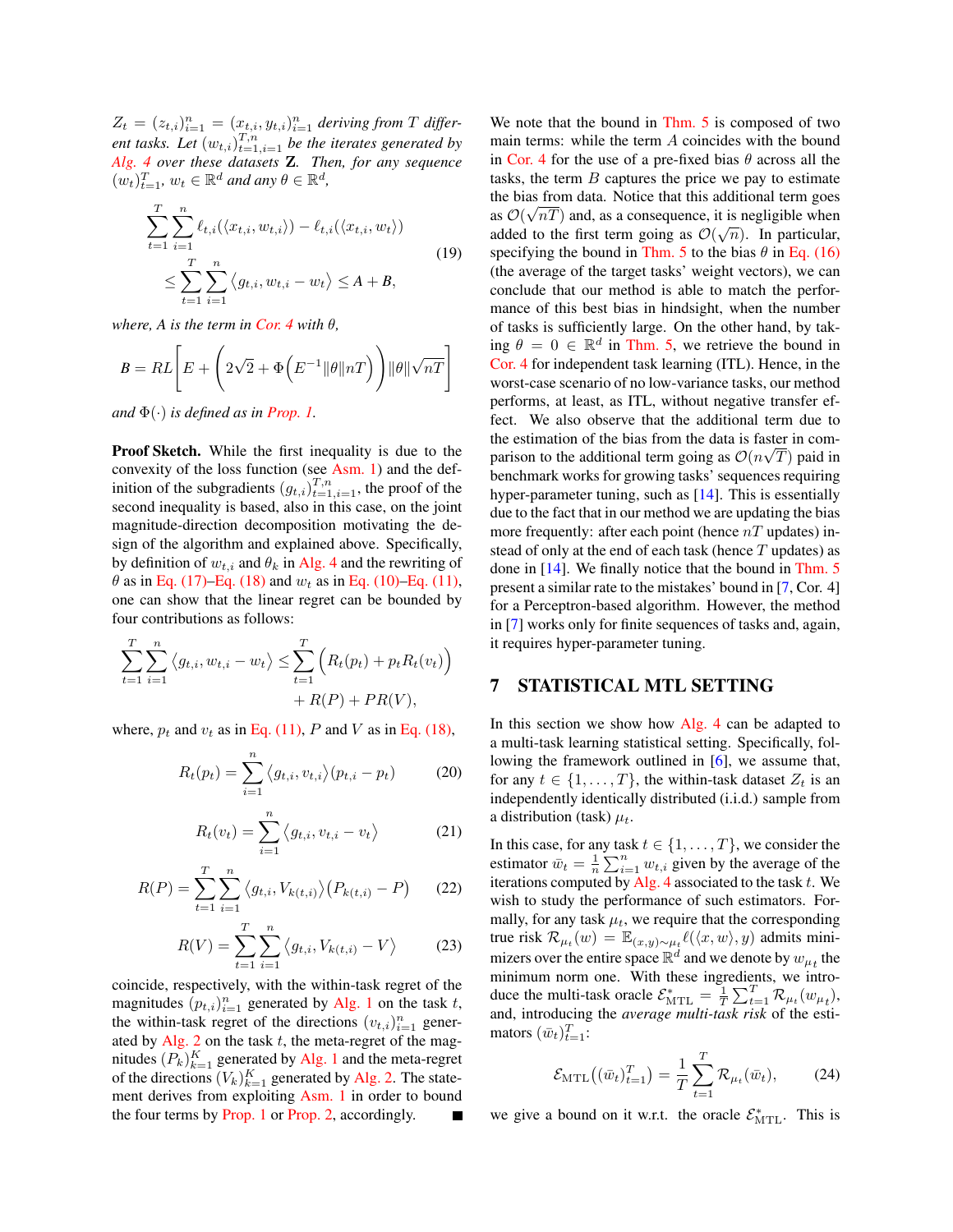described in the following theorem.

Theorem 6 (Multi-Task Risk Bound for Alg. 4). *Let the same assumptions in Thm. 5 hold in the i.i.d. multi*task statistical setting. Let  $\mathcal{E}_{\text{MTL}}\big((\bar{w}_t)_{t=1}^T\big)$  be as in *Eq.* (24)*, namely, the average multi-task risk of the es* $t$ imators  $(\bar{w}_t)_{t=1}^T$ , where  $\bar{w}_t$  is the average of the iterates *computed by Alg. 4 associated to the task* t*. Then, for any*  $\theta \in \mathbb{R}^d$ , in expectation w.r.t. the sampling of the datasets  $\mathbf{Z} = (Z_t)_{t=1}^T,$ 

$$
\mathbb{E}_{\mathbf{Z}} \mathcal{E}_{\mathrm{MTL}}\big((\bar{w}_t)_{t=1}^T\big) - \mathcal{E}_{\mathrm{MTL}}^* \le \frac{1}{nT} (A + B) \qquad (25)
$$

*where,*

$$
A = RL \left[ eT + \left( 2\sqrt{2} \text{Var}_{\text{MTL}}(\theta) + \widehat{\text{Var}}_{\text{MTL}}(\theta) \right) \sqrt{n}T \right]
$$

$$
Var_{\text{MTL}}(\theta) = \frac{1}{T} \sum_{t=1}^{T} ||w_{\mu_t} - \theta||
$$
 (26)

$$
\widehat{\text{Var}}_{\text{MTL}}(\theta) = \frac{1}{T} \sum_{t=1}^{T} \Phi\left(e^{-1} \|\hat{w}_{\mu_t} - \theta\| n\right) \|w_{\mu_t} - \theta\|
$$

Φ(·) *is defined as in Prop. 1 and B is the term in Thm. 5.*

The bound we have obtained above for our parameterfree method is in line with previous batch multi-task learning literature [16, 23] requiring tuning of hyperparameters. Regarding online benchmarks, it is unclear whether the online method proposed in [7] can be adapted also to a statistical setting. We observe that the bound above is composed by the expectation of the terms comparing in Thm. 5 evaluated at the target vectors  $(w_{\mu_t})_{t=1}^T$ . This automatically derives from the fact that the proof of the statement exploits the across-tasks regret bound given in Thm. 5 for our meta-learning procedure and, as described in the following proposition, online-to-batch conversion arguments [9, 21]. The statement reported below is used by the authors in [15] in order to address the issue of applying stochastic subgradient descent to a sequence of semy-cyclic datapoints by plurastic (multi-task) point of view. We report the proof in App. C for completeness.

Proposition 7 (Online-To-Batch Conversion for Alg. 4, [15, Thm. 3]). *Under the same assumptions in Thm. 6, the following relation holds*

$$
\mathbb{E}_{\mathbf{Z}} \mathcal{E}_{\mathrm{MTL}}((\bar{w}_t)_{t=1}^T) - \mathcal{E}_{\mathrm{MTL}}^* \leq
$$
  

$$
\mathbb{E}_{\mathbf{Z}} \left[ \frac{1}{nT} \sum_{t=1}^T \sum_{i=1}^n \ell_{t,i} (\langle x_{t,i}, w_{t,i} \rangle) - \ell_{t,i} (\langle x_{t,i}, w_{\mu_t} \rangle) \right].
$$

We now have all the ingredients necessary to prove Thm. 6.

Proof of Thm. 6. The desired statement derives from applying on the right side of Prop. 7 the across-tasks regret bound in Thm. 5 specified to the sequence of target vectors  $(w_{\mu_t})_{t=1}^T$ .

Looking at the proof in App. C, the reader can notice that the online-to-batch statement in Prop. 7 applies also to the 'lazy' version of our method reported in Alg. 5 in App. D. This allows us to convert also the lazy variant into a statistical (sub-optimal) multi-task learning method with a slower rate. On the other hand, we did not manage to convert the aggressive variant of our method into a statistical meta-learning method. This issue makes into a statistical meta-learning method. This issue makes<br>us wondering whether faster rates going as  $\sqrt{nT}$  as in the multi-task learning setting are achievable also in the meta-learning setting for the second term.

# 8 EXPERIMENTS

In this section we test the numerical performance of our method<sup>1</sup>. Following the same data-generation procedure described in [11], we generated an environment of  $T = 400$  regression tasks with low variance. Specifically, for any task  $\mu$ , we sampled the corresponding ground truth vector  $w_{\mu}$  from a Gaussian distribution with mean given by the vector  $\theta^* \in \mathbb{R}^d$  with  $d = 10$  and all components equal to 4 and standard deviation 1. After this, we generated the corresponding dataset  $(x_i, y_i)_{i=1}^n$ ,  $x_i \in \mathbb{R}^d$  with  $n = 25$ . We sampled the inputs uniformly on the unit sphere and we generated the labels according to the equation  $y = \langle x, w_\mu \rangle + \epsilon$ , where the noise  $\epsilon$  was sampled from a zero-mean Gaussian distribution, with standard deviation chosen in order to have signalto-noise ratio 1.

In this setting, we compared the performance of independent task learning (ITL) (running the unbiased variant of Alg. 3 over each task), our aggressive method in Alg. 4 (Aggr) and its lazy version in Alg. 5 in App. D (Lazy).

In the experiments below, we noticed that the variants of our methods estimating the magnitude by the refined coin betting algorithm in [10, Alg. 1] returned a more readable plot w.r.t. the variants described in our theory using the KT algorithm in Alg. 1. For this reason, we report below the results obtained using this more refined variant.

In Fig. 1 (top) we report the average across-tasks cumulative error for all the methods w.r.t. to an increasing number of datapoints/iterations. In Fig. 1 (bottom) we report their (statistical) average multi-task test errors for

 $1$ Code to reproduce the experiments is available at  $https:$ [//github.com/dstamos/Parameter-free-MTL](https://github.com/dstamos/Parameter-free-MTL)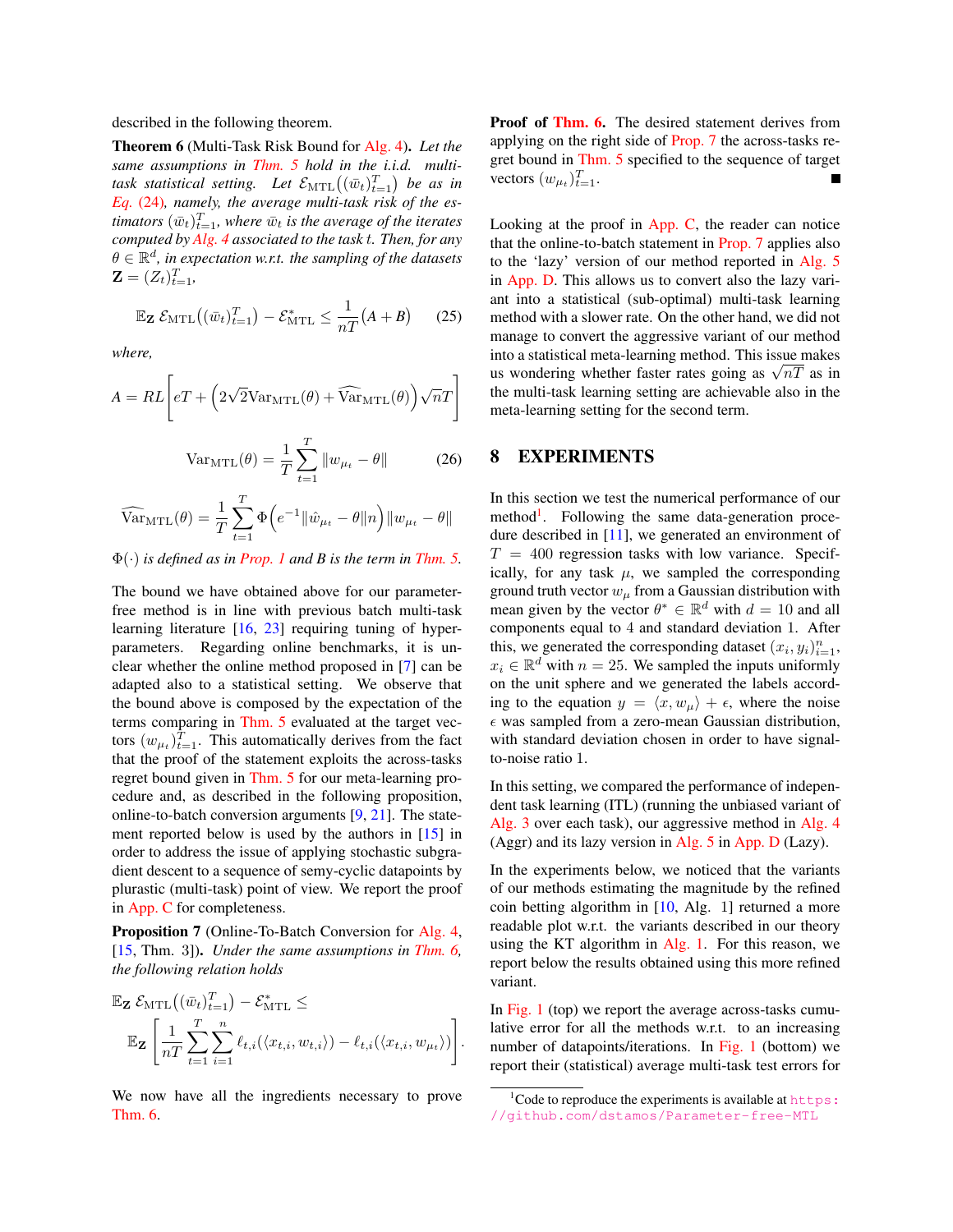

Figure 1: Average performance (over 30 seeds) of different methods w.r.t. an increasing number of iterations or tasks on synthetic data. Average across-tasks cumulative error (top), average multi-task test error (bottom).

an increasing number of tasks. We measured the performance by the absolute loss and we set the initial wealths in our methods equal to 1, for both the within-task and the across-tasks algorithms. The results we got are in agreement with the theory. Our approaches lead to a substantial benefits w.r.t. ITL and they converge to the oracle (the algorithm with the best bias in hindsight) as the number of the observed datapoints/tasks increases. Moreover, coherently with our bounds, we observe that, the aggressive variant of our method presents faster rates w.r.t. its lazy counterpart.

Because of lack of space, in App. E, we report additional experiments investigating the sensitivity of our parameter-free methods w.r.t. to the initialization of the wealths and showing the effectiveness of our methods on two real datasets (the Lenk [20, 26] and the Schools [3] datasets). In such a case, we will report for completeness both the refined and the basic variant of our methods.

# 9 CONCLUSION

We developed a parameter-free method that learns a common bias shared by a growing sequence of tasks. The advantage of our method in comparison to solving the tasks independently manifests itself when the variance of target tasks' weight vectors is sufficiently small. Our method is originally introduced in the non-statistical setting and it can be applied into an aggressive or lazy version. The aggressive version enjoys faster rates and it can be converted into a statistical multi-task learning method, while, the lazy method recovers standard rates, but it can be converted into a statistical meta-learning method, able to generalize across the tasks.

In the future it would valuable to investigate whether other multi-task learning methods based on different metrics and addressing different types of tasks' relatedness (e.g. those based on a shared low dimensional representation  $[12, 34]$  or graph regularization  $[7, 16]$  can be made parameter-free as well. Moreover, it would be interesting to understand if our analysis allows more cycles over the data as in [15] and if this can be beneficial. Finally, we also wonder whether our parameter-free approach can be beneficial to recent meta-learning frameworks [8] dealing with partial feedback scenarios [2].

#### Acknowledgements

This work was supported in part by SAP SE and by EP-SRC Grant N. EP/P009069/1.

#### References

- [1] P. Alquier, T. T. Mai, and M. Pontil. Regret bounds for lifelong learning. In *Proceedings of the 20th International Conference on Artificial Intelligence and Statistics*, volume 54 of *Proceedings of Machine Learning Research*, pages 261–269, 2017.
- [2] J. Altschuler and K. Talwar. Online learning over a finite action set with limited switching. In *Conference On Learning Theory*, pages 1569–1573, 2018.
- [3] A. Argyriou, T. Evgeniou, and M. Pontil. Convex multi-task feature learning. *Machine Learning*, 73(3):243–272, 2008.
- [4] M.-F. Balcan, M. Khodak, and A. Talwalkar. Provable guarantees for gradient-based meta-learning. In *International Conference on Machine Learning*, pages 424–433, 2019.
- [5] J. Baxter. A model of inductive bias learning. *J. Artif. Intell. Res.*, 12(149–198):3, 2000.
- [6] R. Caruana. Multitask learning. *Machine Learning*, 28(1):41–75, 1997.
- [7] G. Cavallanti, N. Cesa-Bianchi, and C. Gentile. Linear algorithms for online multitask classification. *Journal of Machine Learning Research*, 11:2901–2934, 2010.
- [8] L. Cella, A. Lazaric, and M. Pontil. Meta-learning with stochastic linear bandits. *arXiv preprint arXiv:2005.08531*, 2020.